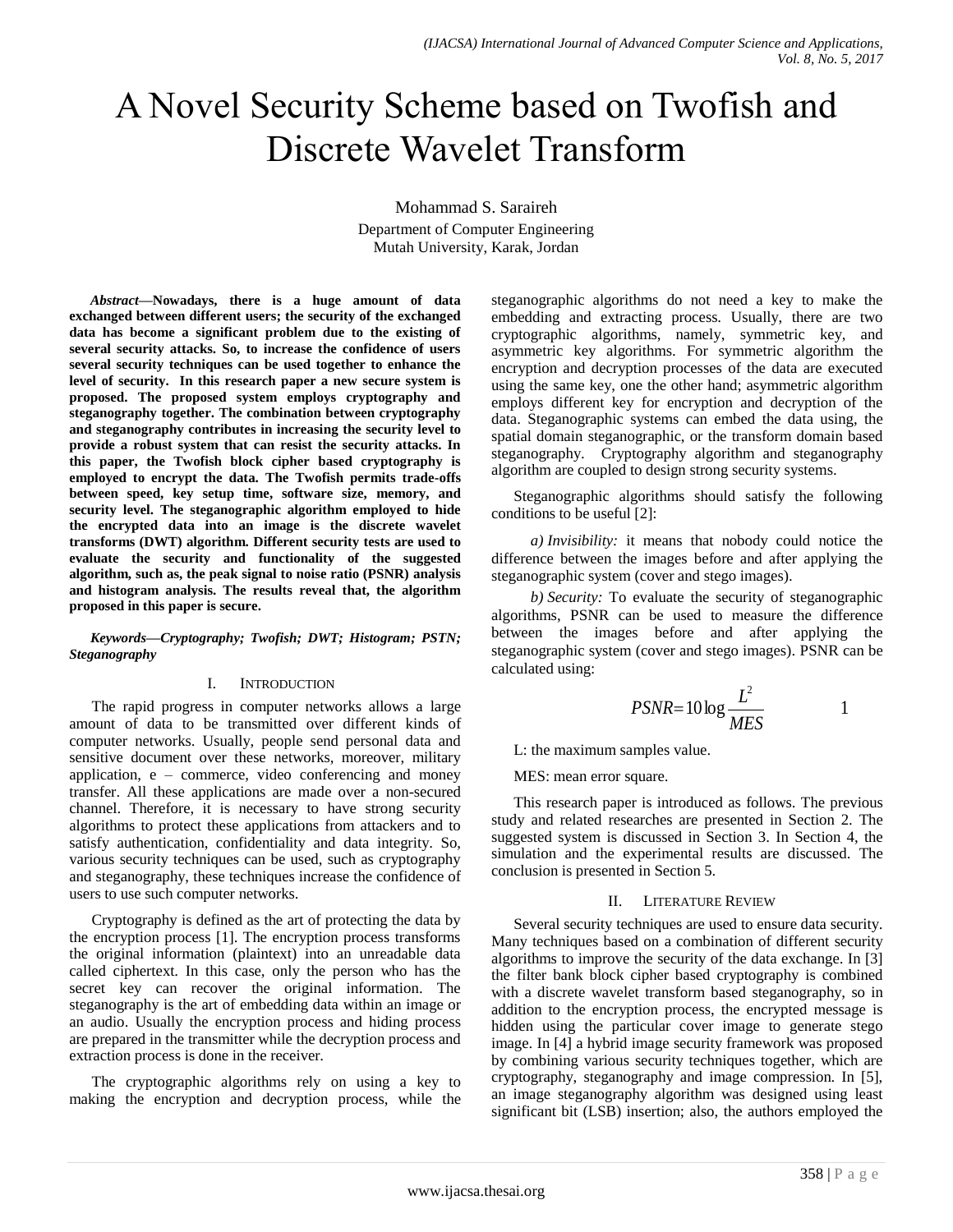RSA algorithm to execute the encryption process to generate a strong security system. In [6], the advanced encryption algorithm (AES) based cryptography was used to encrypt secrete data, after that, pixel value differencing (PVD) with Kbit LSB substitution was employed to embed the encrypted secrete data into a true colour RGB image. In [7], cryptography, steganography and digital watermarking were combined together to produce a robust security system, where visual cryptography scheme was used to encrypt a secret image, after that, Zig – Zag scanning pattern based steganography was used to hide the information, then, the secret shares were watermarked into an image using digital watermarking. In [8], a secure and fast algorithm was proposed; it performs cryptography and steganography for the speech signal. In [9], a novel steganography and authenticated image sharing (SAIS) algorithm were introduced without a need for parity bits. By using this algorithm, the user can share a secret image into n stego-images and can reconstruct it with any k or more than k stego-images but not less than k stegoimages. A novel approach was proposed in [10], in this approach, the secret image was divided into n shares to be hidden in stego images, and then image watermarking algorithm was used to embed fragile watermark signals into the stego images by the use of parity-bit checking to provide authentication. In [11], vigenere cipher based cryptography was combined with least significant bit based steganography; this combination was employed to scramble the secret data firstly, then embedding it to provide confidentiality of the information. In [12], the encoded process consists of encryption and hiding, where AES was used for encryption and bit substitution-based steganography was employed for hiding.

# III. PROPOSED ALGORITHM

The aim of this paper is the design of a secure algorithm using different security techniques. The design based on the combination of two powerful security techniques, these techniques are cryptography and steganography. So, the data to be sent, it should firstly be encrypted, after that it should be hidden using a particular cover image, then it can be sent to the other user. In this paper, the Twofish block cipher is employed to make the encryption process, and the DWT steganographic algorithm is used to make the embedding process. The block diagram of the proposed system is shown in Figure 1. Note that the proposed system consists of four processes which are encryption process, embedding process, extraction process and decryption process. These processes are described as in the following algorithm.

Algorithm

Input: Data to be sent.

Output: Original data is encrypted and embedded in an image and recovered properly.

**Start** 

- 1. Original data.
- 2. Encryption of original data.
- 3. Implementation of DWT based steganography using Haar wavelet.
- 4. Embedding the encrypted data.
- 5. Generation of stego image.
- 6. Extraction of embedded encrypted data.
- 7. Encrypted message generation.
- 8. Decryption.
- 9. Original data.

Finish

# *A. Encryption and Decryption Processes*

The encryption and decryption processes based on the Twofish block cipher as shown in Figure 2 [12]. Twofish is a symmetric cryptographic encryption algorithm. It employs 16 rounds Feistel structure with additional whitening of the input and output. In this algorithm plaintext is split into four 32-bit words which are Xored with four key words that are called the whitening process. This process is followed by sixteen rounds and in each round the same process is repeated [12]. Note that,

 $\oplus$  : Bitwise xoring.

 $+$ : 32-bit word-wise addition.



Fig. 1. Block Diagram of the Proposed Algorithm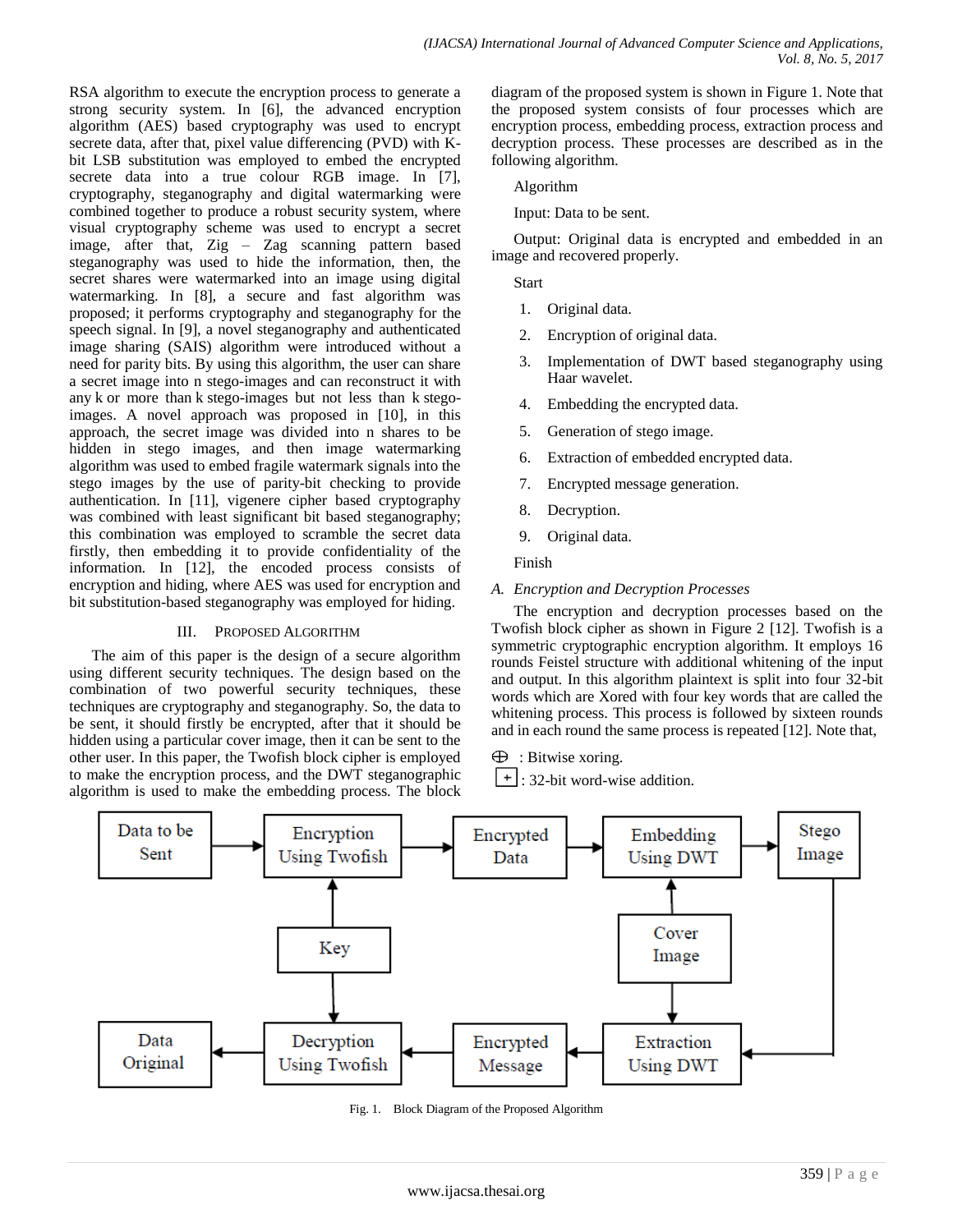

Fig. 2. Twofish Block Cipher.

# *B. Embedding and Extraction Processes*

DWT is used to execute the embedding and extracting process. Haar wavelet is employed to decompose the cove image into four coefficients or sub – images which are called approximation, horizontal detail, vertical detail and diagonal detail coefficients. The data is hidden in the vertical and diagonal detail coefficients to generate the stego image. So the embedding technique replaces the data in a given pixel with data in the cover image using the following algorithm.

Embedding Process Algorithm

Input: Encrypted information and the cover image.

Output: The stego image.

- Start
- 1. Normalisation of the encrypted information.
- 2. The cover image is transformed into sub images by the Haar wavelet transform.
- *(IJACSA) International Journal of Advanced Computer Science and Applications, Vol. 8, No. 5, 2017*
	- 3. Hiding the normalised data into vertical and diagonal detail coefficients.
	- 4. Applying the inverse DWT all sub bands.
	- 5. Denomoralisation.
	- 6. Stego image produced. Finish

The extraction is the process of recovering the original data from the stego image. In this paper the extraction is done using the following algorithm.

Extraction Process Algorithm

Input: The stego Image.

Output: The encrypted information.

Start

- 1. Transformation of the stego image by applying the Haar wavelet transforms.
- 2. The normalised sub images are extracted from the vertical and diagonal detail coefficients.
- 3. Normalisation.
- 4. Production of the encrypted message. Finish

# IV. RESULTS ANALYSIS AND DISCUSSION

To evaluate and examine the performance of the proposed algorithm different cover images are used, which are Cameraman, Lenna, Peppers, House and Baboon where the size of the images is 256×256 bits. The cover images are employed to hide the encrypted data. The encrypted data is generated using the Twofish block cipher algorithm, then, the Haar wavelet transform is applied to produce the stego image to be exchanged over a non-secure communication channel. To recover the original data, the hidden encrypted data is retrieved to be decrypted to obtain the original message. PSNR and histogram analysis are employed in this research to examine the security of the proposed algorithm.

Usually, PSNR is used to measure the difference between the cover and stego images; it is measured in decibels (dB). PSNR is also used to evaluate the quality of the steganographic algorithm. If the PSNR of gray scale of the image larger than 36 dB, then, nobody could notice the difference between the cover image and the stego image, while, if the PSNR smaller than 36 dB, then the human can distinguish the difference between the cover and stego images [13]. The value of PSNR is calculated using equation (1). Table 1 shows the values of PSNR for different cover images. As shown in Table 1, the values of PSNR are greater than 36 dB; so, the proposed algorithm is secure.

TABLE I. PEAK SIGNAL TO NOISE RATIO RESULTS

| <b>Cover Image</b> | <b>PSNR</b> |
|--------------------|-------------|
| Peppers            | 54.3421     |
| <b>Baboon</b>      | 60.3425     |
| Cameraman          | 68.5643     |
| House              | 68.0823     |
| Lenna              | 61.7436     |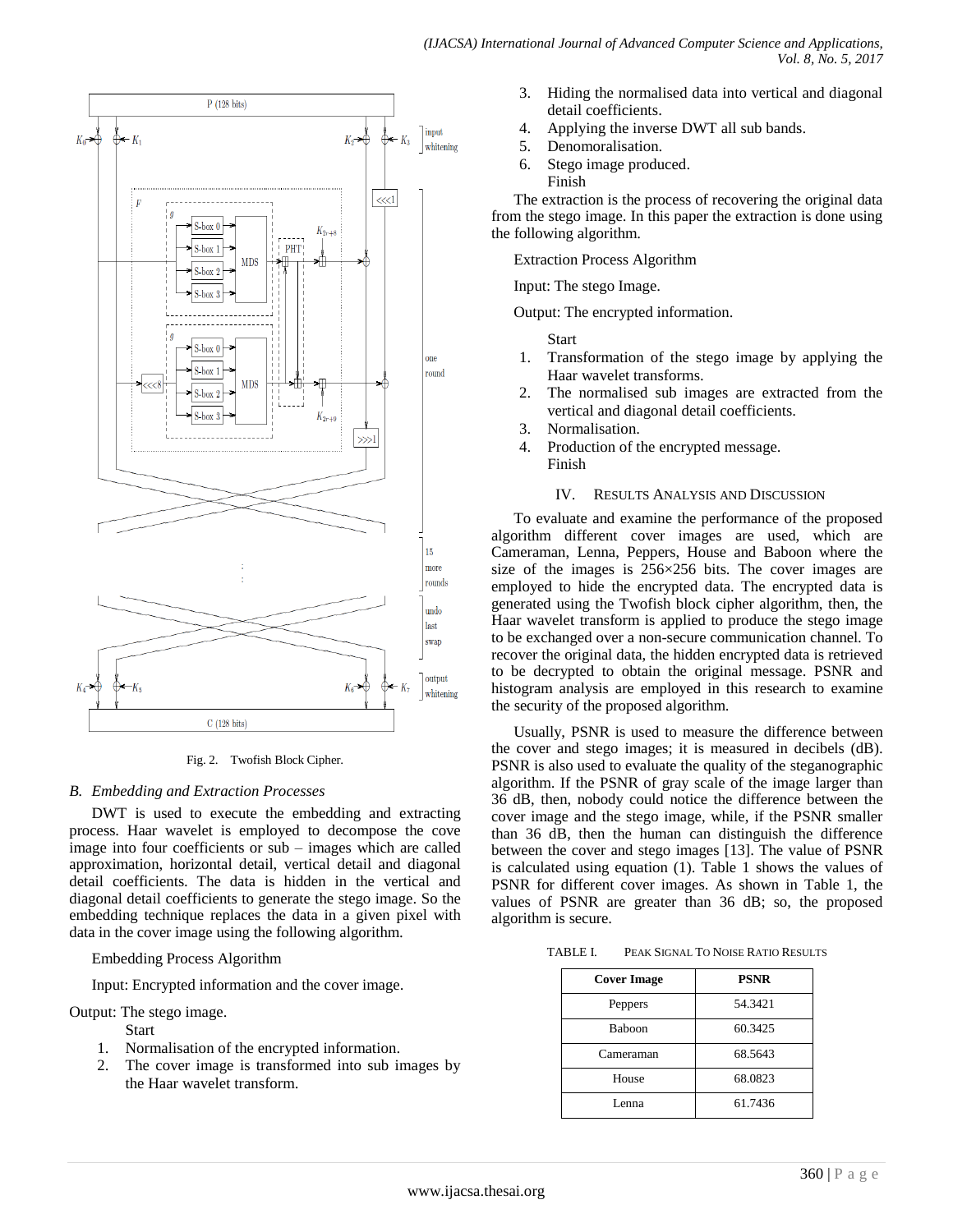There is another method used to evaluate the security and efficiency of the proposed algorithm. This method is called the histogram analysis. In this case, it is essential to generate the histogram of the cover image and stego image, and then notice the difference of the histogram before and after the embedding process. If they are the same, then the embedding algorithm is secure, otherwise it is non-secure. In this research different images are analysed, so the histograms for different cover images are generated and compared with the histogram of their corresponding stego images. Figures 3, 4, 5, 6 and 7 show the histograms of the cover images and the stego images. Note that, the histogram of cover images and stego images are the same and do not have any significant change. So, the proposed system is secure and can resist the attacks and statistical changes.



(3.1)





Fig. 3. (3.1) Cover image. (3.2) Stego image. (3.3) Histogram of cover image. (3.4) Histogram of stego image.



(4.1)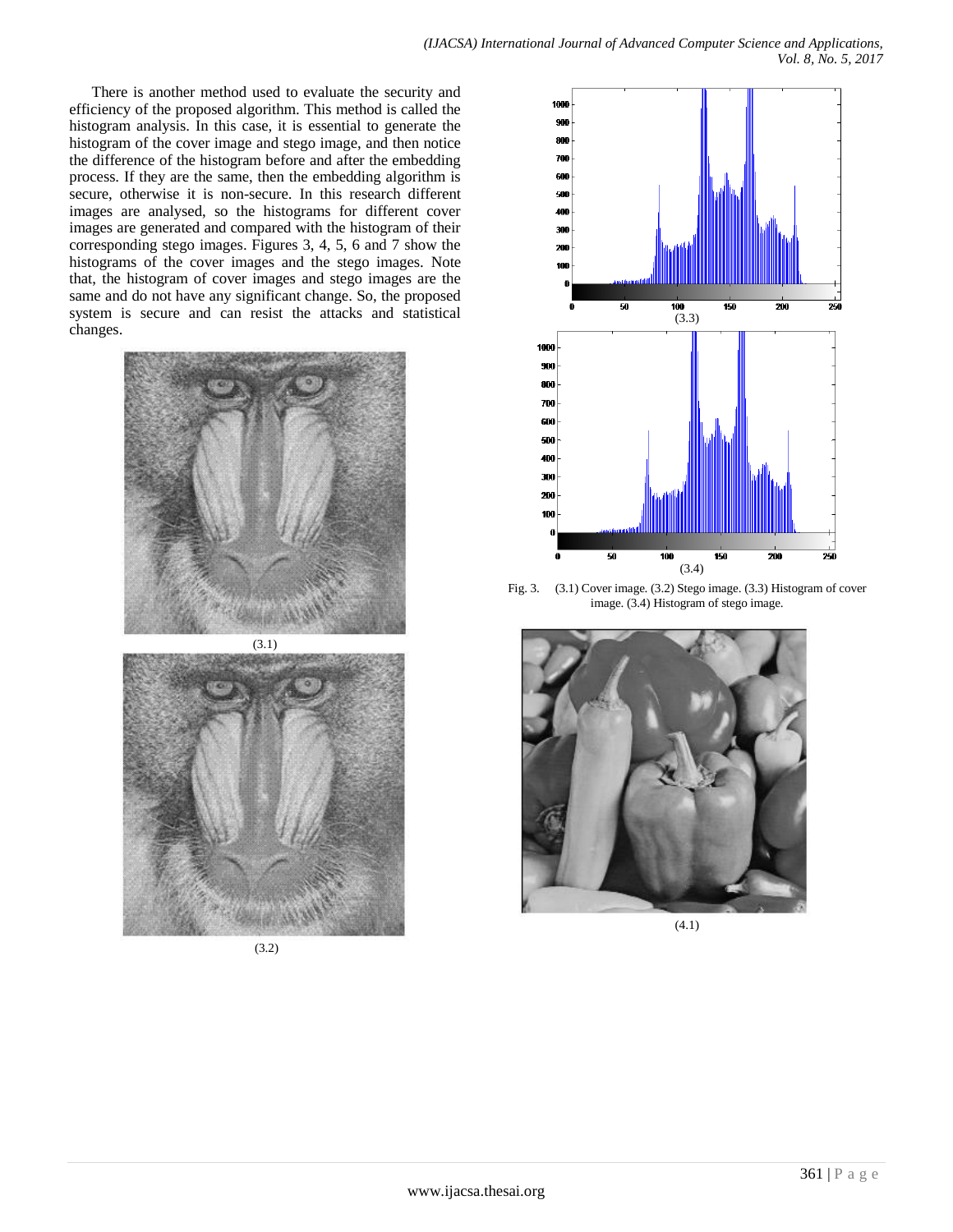

Fig. 4. (4.1) Cover image. (4.2) Stego image. (4.3) Histogram of cover image. (4.4) Histogram of stego image.



 $(5.1)$ 



 $(5.2)$ 700 600 500 400 300 200 100  $\pmb{0}$  $\boldsymbol{0}$ 50 100 150 200 250 (5.3)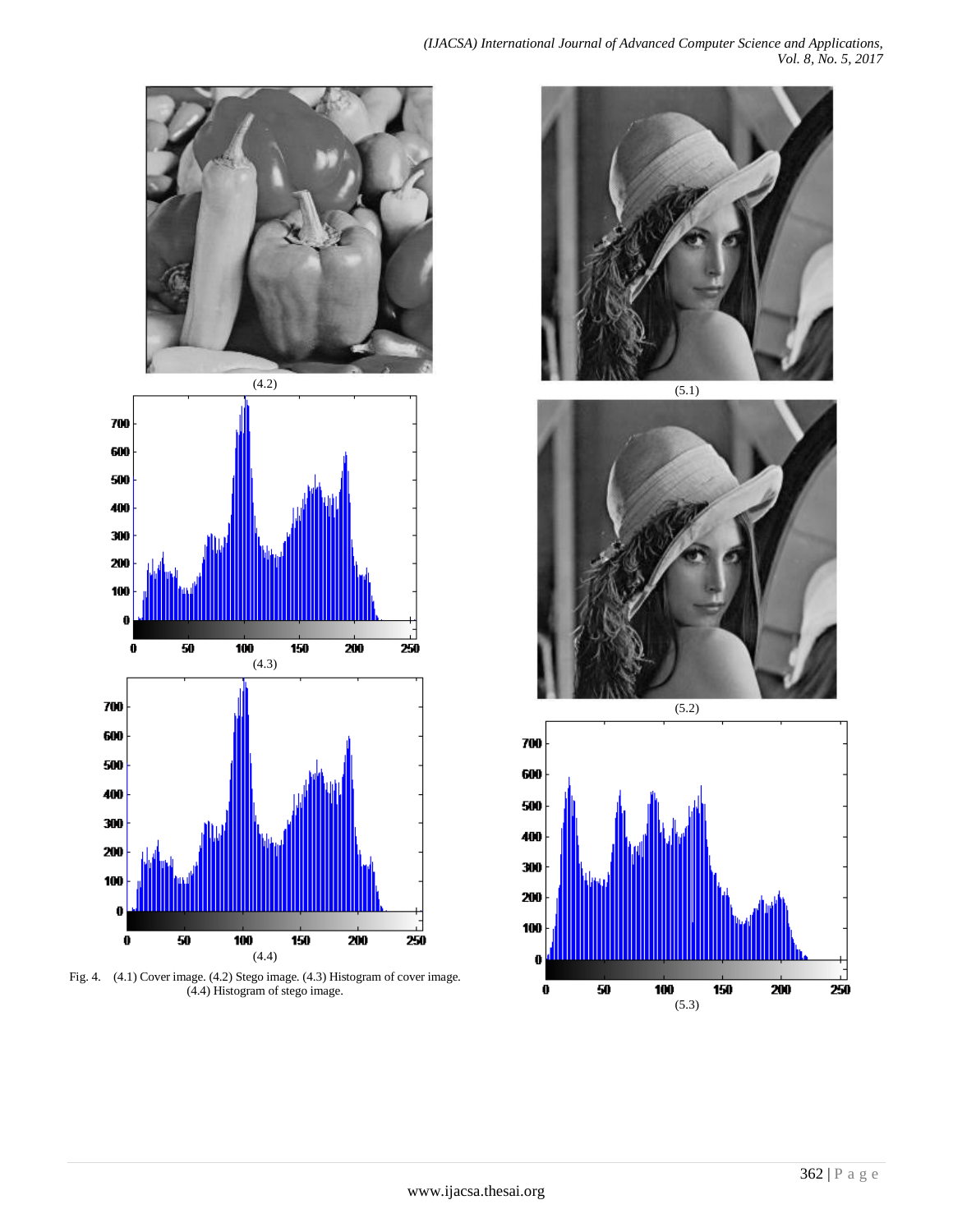

Fig. 5. (5.1) Cover image. (5.2) Stego image. (5.3) Histogram of the cover image. (5.4) Histogram of stego image.



 $(6.1)$ 



(6.2)



Fig. 6. (6.1) Cover image. (6.2) Stego image. (6.3) Histogram of cover image. (6.4) Histogram of stego image.



(7.1)